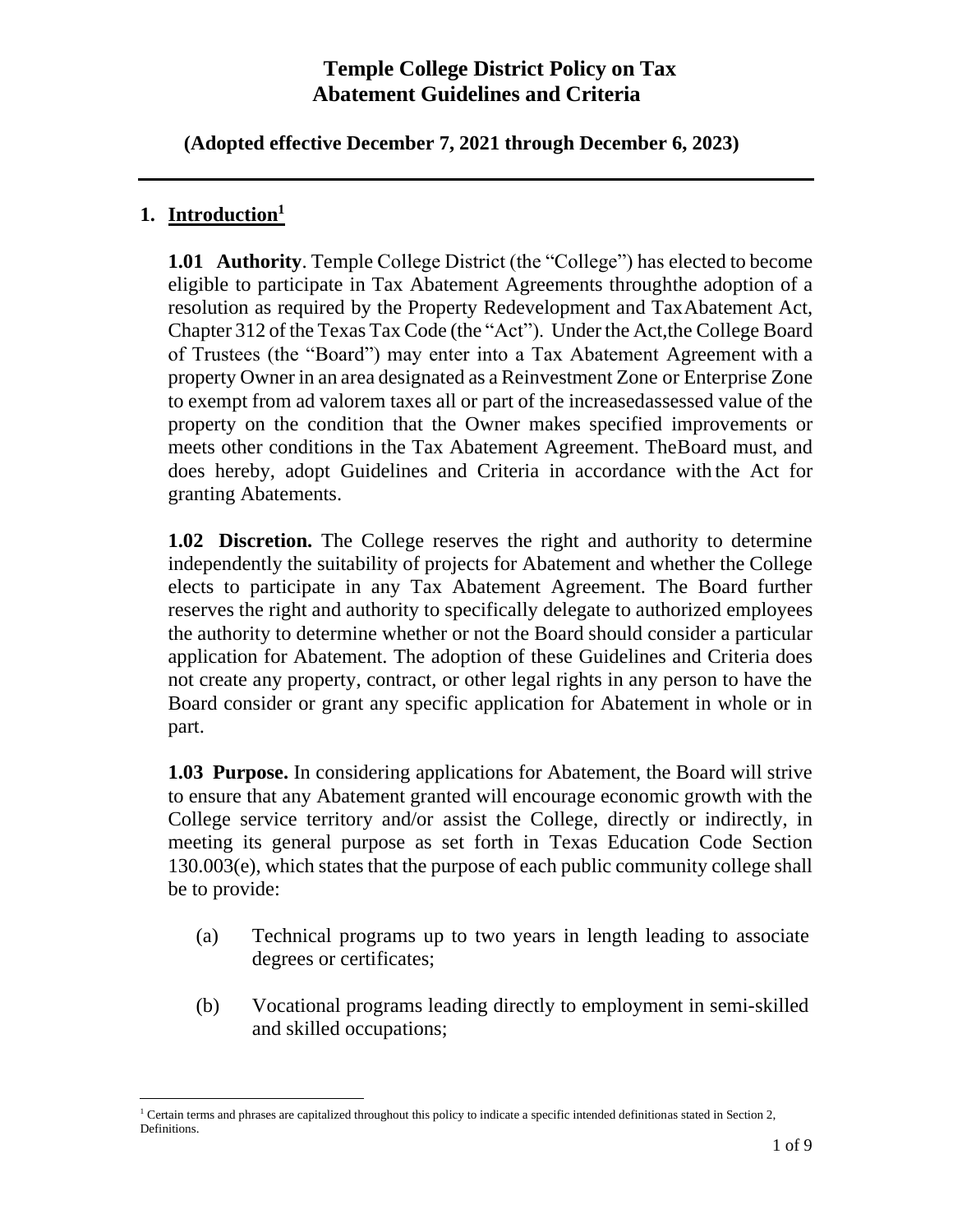### **(Adopted effective December 7, 2021 through December 6, 2023)**

- (c) Freshman and sophomore courses in arts and sciences;
- (d) Continuing adult education programs for occupational or cultural upgrading;
- (e) Compensatory education programs designed to fulfill the commitment of an admissions policy allowing the enrollment of disadvantaged students;
- (f) A continuing program of counseling and guidance designed to assist students in achieving their individual educational goals;
- (g) Workforce development programs designed to meet local and statewide needs;
- (h) Adult literacy and other basic skills programs for adults; and
- (i) Such other purposes as may be prescribed by the Texas Higher Education Coordinating Board or local governing boards in the best interest of post-secondary education in Texas.

**1.04 Sunset.** In accordance with the Act, these Guidelines and Criteria are effective upon adoption and shall remain in force for two (2) years from the date of adoption, after which these Guidelines and Criteria are automatically void. These Guidelines and Criteria may be amended or repealed during the two-year period only by at least a three-fourths  $(34)$  vote of the membership of the full Board. Upon expiration of the two-year period, the Board may adopt new guidelines and criteria by a majority vote.

#### **2. Definitions**

(a) "*Abatement"* means the full or partial exemption from ad valorem taxes of the increased assessed value of eligible real property and/or tangible personal property that are part of a Planned Improvement within a Reinvestment Zone or Enterprise Zone designated as such by a municipality or Bell County for economic development purposes, the terms and conditions of which are specifically stated in a Tax Abatement Agreement betweenthe property Owner and the College.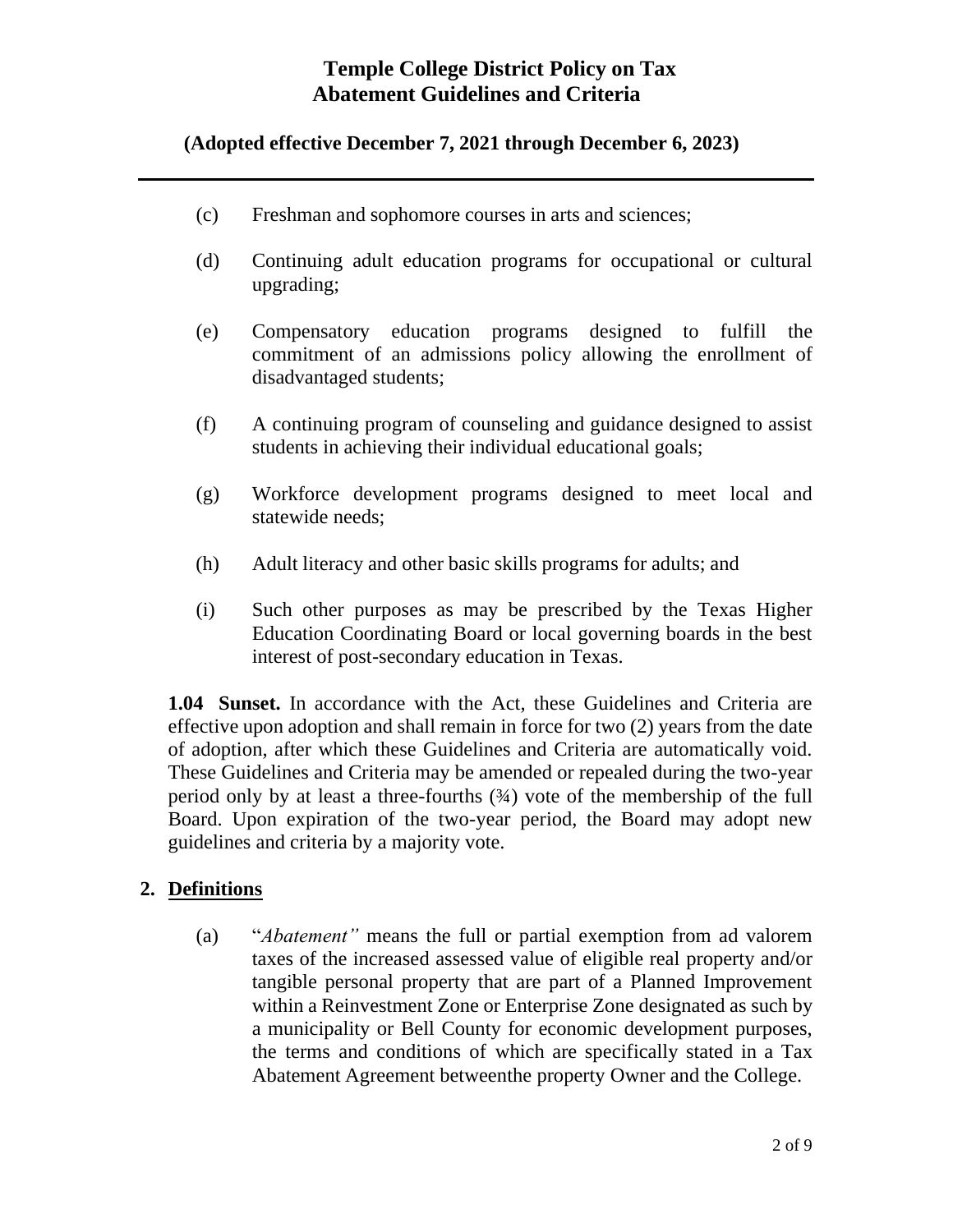#### **(Adopted effective December 7, 2021 through December 6, 2023)**

- (b) "*Abatement Period"* means the period during which a portion of the increase in assessed value of real property or tangible personal property is exempt from taxation in accordance with a Tax Abatement Agreement.
- (c) *"Guidelines and Criteria"* means this policy.
- (d) "*Enterprise Zone"* means an area declared by the Texas Enterprise Zone Board to be eligible for the benefits of the Texas Enterprise Zone Act.
- (e) "*New Value"* means the additional assessed value of eligible property through Planned Improvements made subsequent to and as specified in a Tax Abatement Agreement between the College and the property Owner.
- (f) *"Owner"* means the owner or prospective owner of property taxable by the College, including the owner of a leasehold interest in such property that is located in a Reinvestment Zone or Enterprise Zone.
- (g) "*Planned Improvement"* means the addition of new buildings, structures, facilities, machinery or equipment for the purpose of increasing production capacity and/or the modernization or expansion of an existing facility made subsequent to the approval of, and as specifically described in, a Tax Abatement Agreement.
- (h) "*Reinvestment Zone"* is an area officially designated as such by a municipality and/or Bell County to influence development patterns and attract major investments that will contribute to the development of the municipality and/or Bell County through the use of tax abatement for specified Planned Improvements.
- (i) *"Tangible Personal Property"* means tangible personal property classified as such under state law, but excludes inventory and/or supplies, and excludes any tangible personal property that was located in a Reinvestment Zone or Enterprise Zone at any time before the Abatement Period.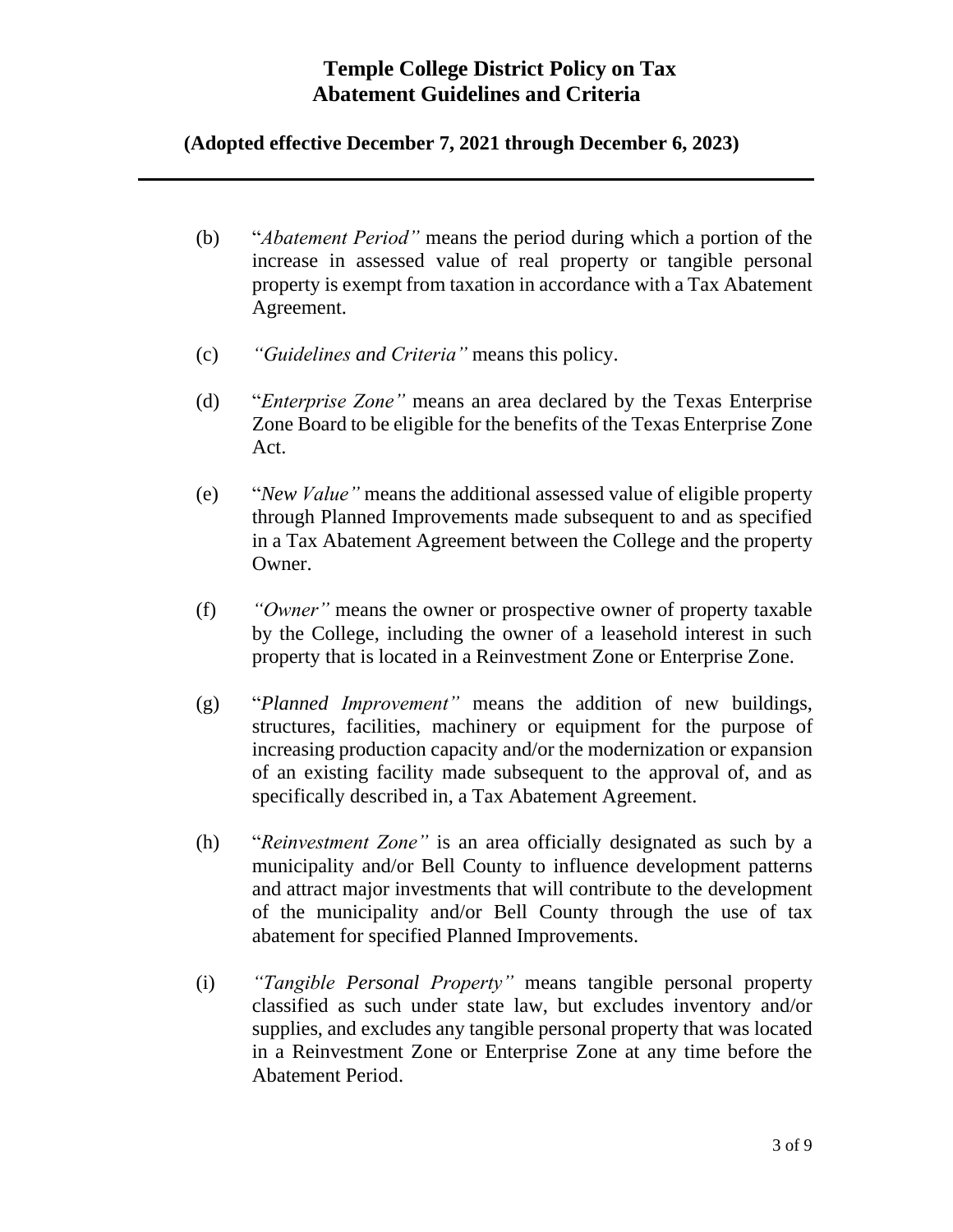#### **(Adopted effective December 7, 2021 through December 6, 2023)**

(j) *"Tax Abatement Agreement"* means a written contractual agreement between the College and a property Owner made pursuant to Chapter 312 of the Texas Tax Code for the purpose of exempting from taxation by the College an agreed upon percentage of the increase in assessed value of eligible property during the Abatement Period. In accordance with Tax Code Section 312.207, a Tax Abatement Agreement must be approved by the Board at a regularly scheduled board meeting and may not be approved unless the Board finds that the terms of the agreement and the property subject to the agreement meet the applicable Guidelines and Criteria adopted by Board.

#### **3. Procedures**

**3.01 Application.** The College will accept an application for consideration of Abatement from a property Owner that meets the application requirements of the relevant municipality or Bell County, provided the College may, at its discretion and at any time during the process, require additional information from the applicant. The application will be reviewed by the College President, or designee(s) for completeness and accuracy, and compiled for distribution to the Board members.Any application to the College must be done in conjunction and as a part of an application to Bell County or the City of Temple. Any agreement for an Abatement must include language terminating said agreement in the event of a cancelation or termination of the agreement by Bell County or the City of Temple to which entity the application to the College is tied. Before the approval of an application for an Abatement, the College must first give at least thirty (30) days notice of the proposed action. Such notice must include the requirements set out in the statute requiring the notice.

**3.02 Confidentiality of Proprietary Information.** In accordance with Tax Code Section 312.003, the College will maintain the confidentiality of information that is provided in connection with an application and that describes the specific processes or business activities to be conducted or the equipment or other property to be located on the property for which Abatement is sought. Such information is confidential under Tax Code Section 312.003 until the Tax Abatement Agreement is executed with the College. Nothing herein waives the confidentiality of information maintained by the College that is otherwise confidential by law.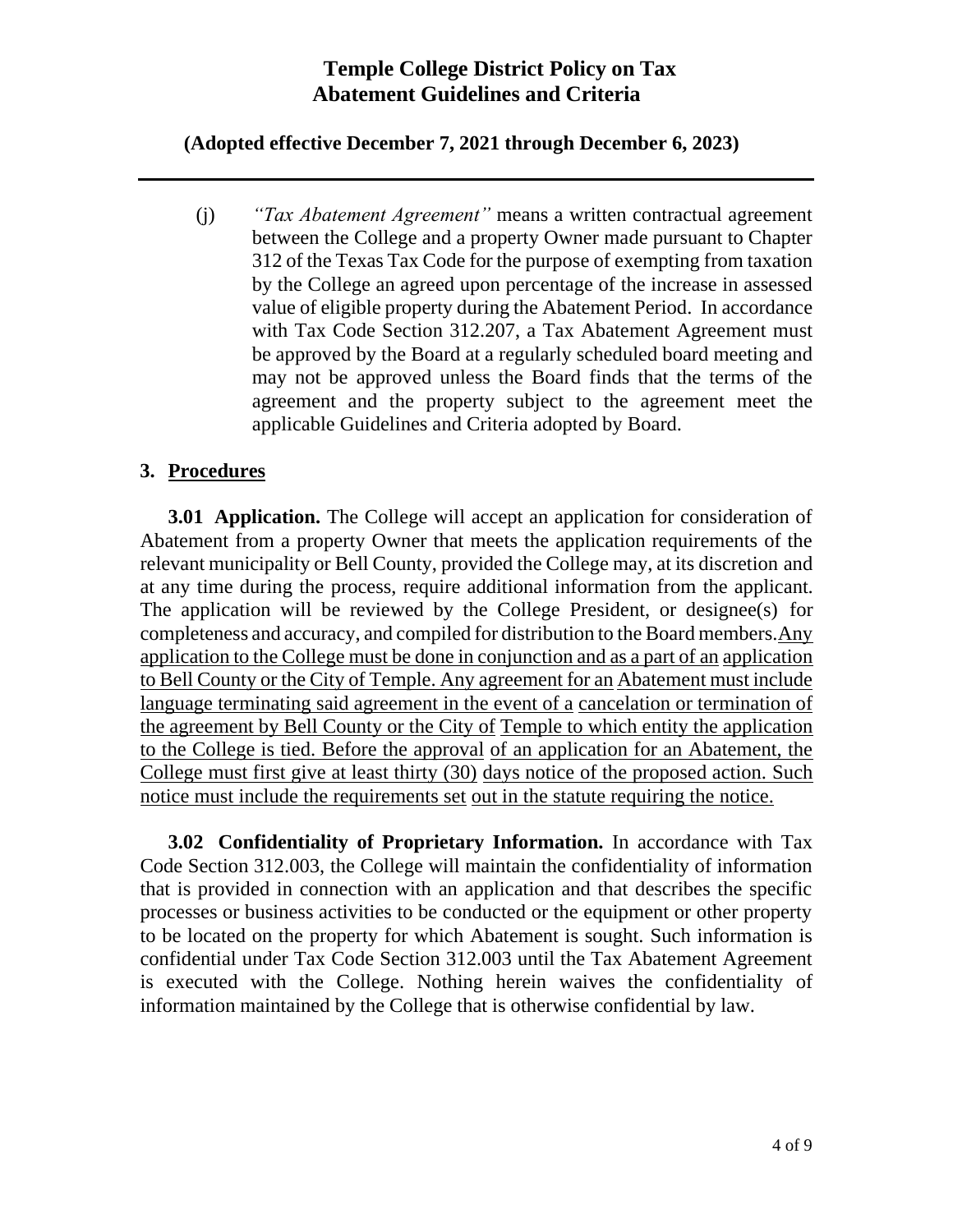**(Adopted effective December 7, 2021 through December 6, 2023)**

#### **4. Tax Abatement Agreements**

**4.01 General Eligibility.** In order for an application to be considered, the Owner of property within a Reinvestment Zone or Enterprise Zone must show that its proposed Planned Improvement will:

- (a) Be a major investment in the zone that will substantially increase the appraised value of property within the zone; and
- (b) Directly or indirectly serve a College purpose asstated in Section 1.03 herein.

**4.02 Eligibility Threshold**. For consideration for Abatement by the College, an Owner must demonstrate that the Planned Improvement is reasonably expected to make a capital investment in real and personal property of at least \$500 million. Any Planned Improvement that reaches any Category threshold does not obligate the College to approve an abatement request.

**4.03 Duration of Abatement.** The Abatement Period begins on January 1 of the year following the year in which substantial completion of the Planned Improvement is reached as evidenced by a certificate of substantial completion. The maximum duration of any Abatement with the College is up to ten (10) years, subject to the restraints of the Maximum Available Abatement Categories Table (Table 1) in Section 4.04.

**4.04 Value of Abatement.** The maximum amount of assessed value to be exempt in any given year is calculated using the Maximum Available Abatement Categories Table below (Table 1). The percentages in Table 1 are the maximum percentages that the College may agree to apply to New Value for the Years and Categories shown.

- Category 1 percentages apply to capital investments of up to \$750 million;
- Category 2 percentages apply only to the amount of capital investment between \$750-1,000 million; and
- Category 3 percentages apply only to investments greater than \$1 billion.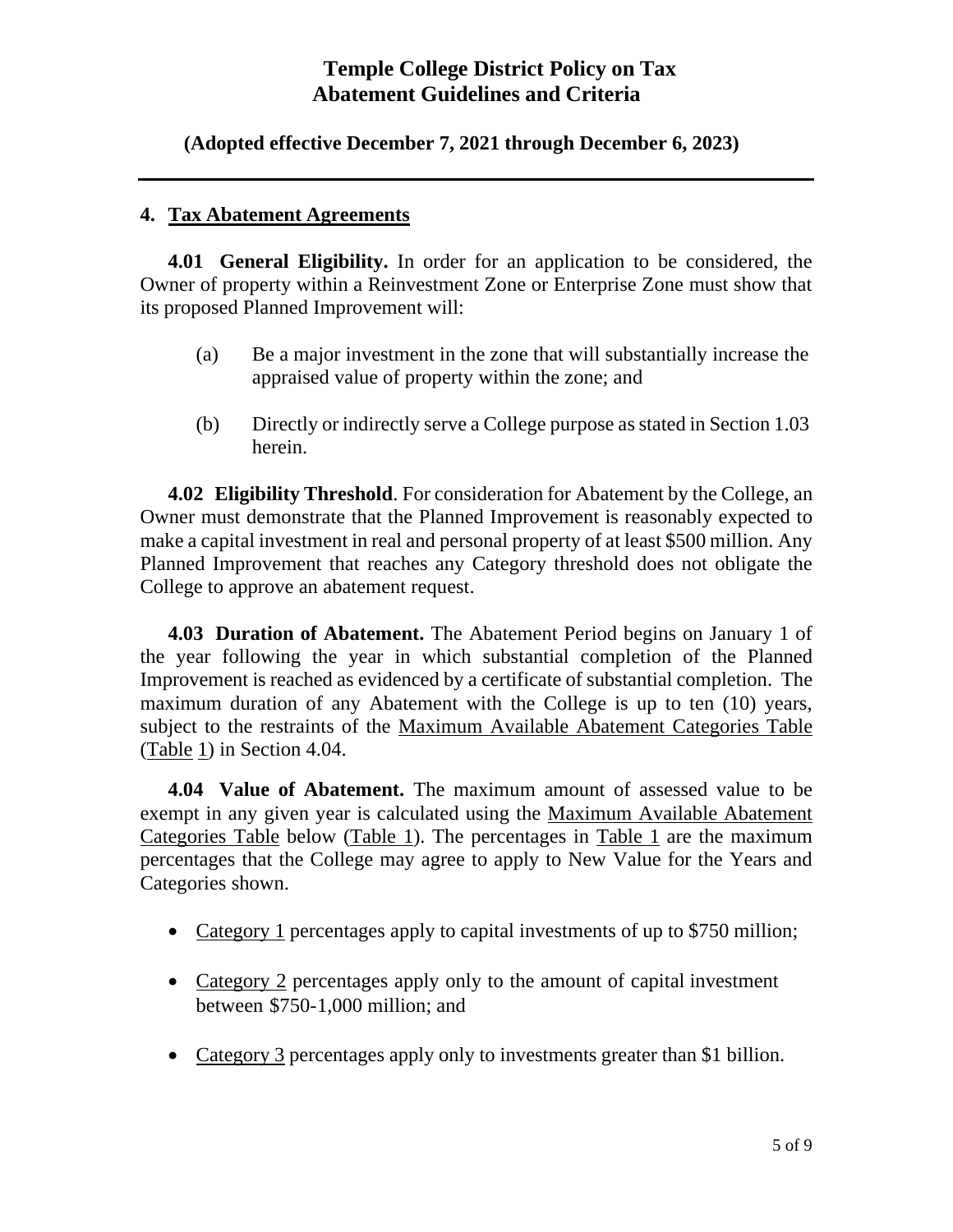### **(Adopted effective December 7, 2021 through December 6, 2023)**

| Year    | <b>Maximum Percentage</b>     | Maximum Percentage           | <b>Maximum Percentage</b> |
|---------|-------------------------------|------------------------------|---------------------------|
|         | Abatement applied to          | Abatement applied to the     | Abatement applied to      |
|         | the <b>Category 1</b> portion | <b>Category 2</b> portion of | the <b>Category 3</b>     |
|         | of Planned                    | Planned Improvement          | portion of Planned        |
|         | Improvement                   | from \$750-1,000 Million     | Improvement               |
|         | up to \$750 Million           |                              | over \$1 Billion          |
| Year 1  | 25%                           | 50%                          | 100%                      |
| Year 2  | 25%                           | 50%                          | 100%                      |
| Year 3  | 25%                           | 50%                          | 100%                      |
| Year 4  | 25%                           | 50%                          | 75%                       |
| Year 5  | 25%                           | 50%                          | 75%                       |
| Year 6  |                               | 50%                          | 75%                       |
| Year 7  |                               | 50%                          | 50%                       |
| Year 8  |                               | 50%                          | 50%                       |
| Year 9  |                               | 50%                          | 50%                       |
| Year 10 |                               | 50%                          | 50%                       |

### Table 1 - Maximum Available Abatement Categories Table

\**For capital investments in excess of \$2 billion, the College may elect to use discretion in negotiation of an abatement incentive so long as it does not exceed the statutory threshold of 10 years, 100%.*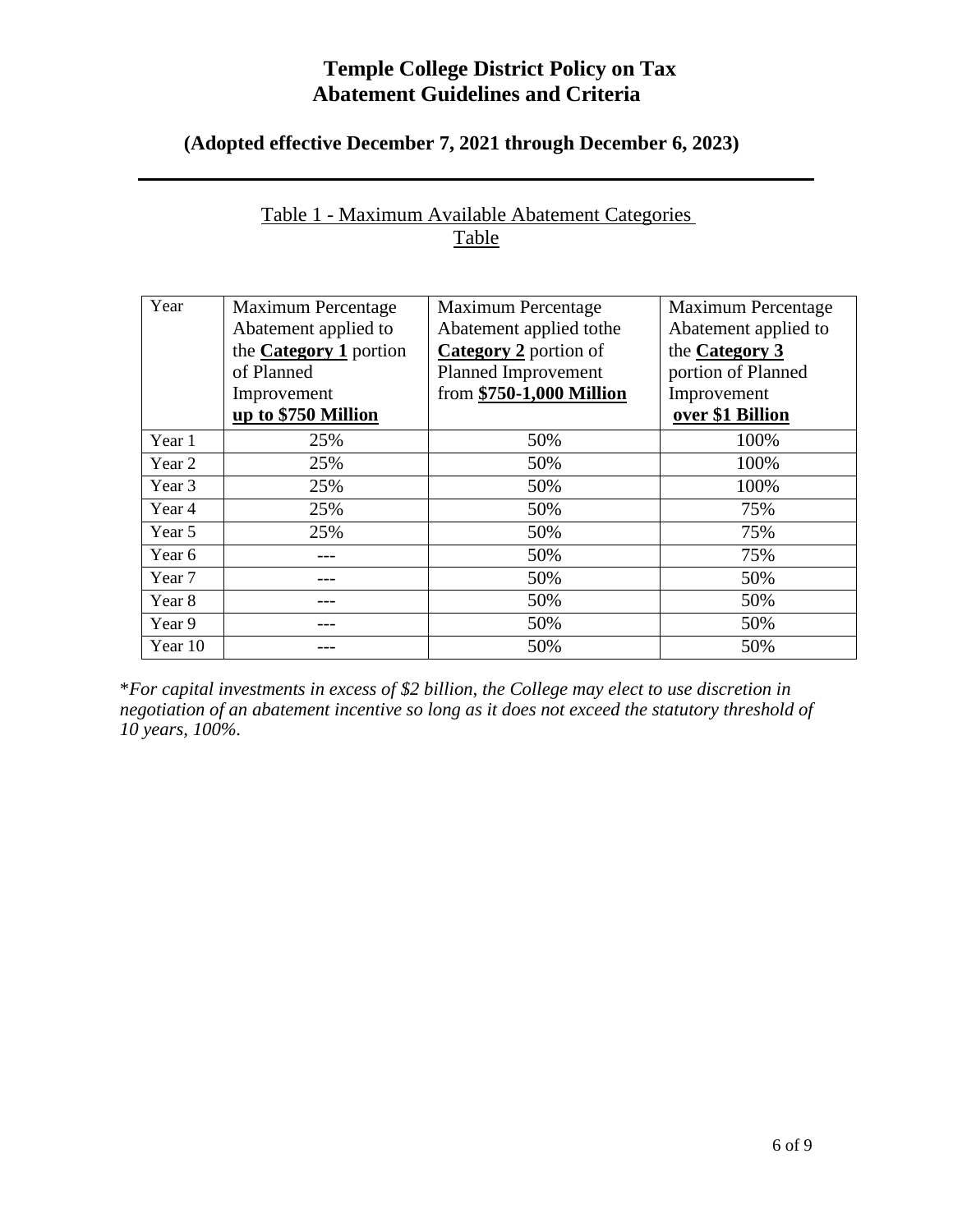#### **(Adopted effective December 7, 2021 through December 6, 2023)**

- **4.05 Required Terms.** In accordance with the Act, a Tax AbatementAgreement must:
	- (a) List the kind, number, and location of all proposed improvements of the property;
	- (b) Provide access to and authorize inspection of the property by College employees to ensure that the improvements or repairs are made according to the specifications and conditions of the Tax Abatement Agreement;
	- (c) Limit the uses of the property consistent with the general purpose of encouraging development or redevelopment of the zone during the period that Abatement is in effect;
	- (d) Provide for recapturing property tax revenue lost as a result of the Tax Abatement Agreement if the Owner of the property fails to make the improvements or repairs as provided by the Tax Abatement Agreement;
	- (e) Contain each term agreed to by the Owner of the property;
	- (f) Require the Owner of the property to certify annually to the Board that the Owner is in compliance with each applicable term of the Tax Abatement Agreement; and
	- (g) Provide that the Board may cancel or modify the Tax Abatement Agreement if the property Owner fails to comply with the Tax Abatement Agreement.

**4.06 Discretionary Terms.** In accordance with the Act, a Tax Abatement Agreement may include, at the option of the Board, provisions for:

(a) An economic feasibility study, including a detailed list of estimated improvement costs, a description of the methods of financing all estimated costs, and the time when related costs or monetary obligations are to be incurred;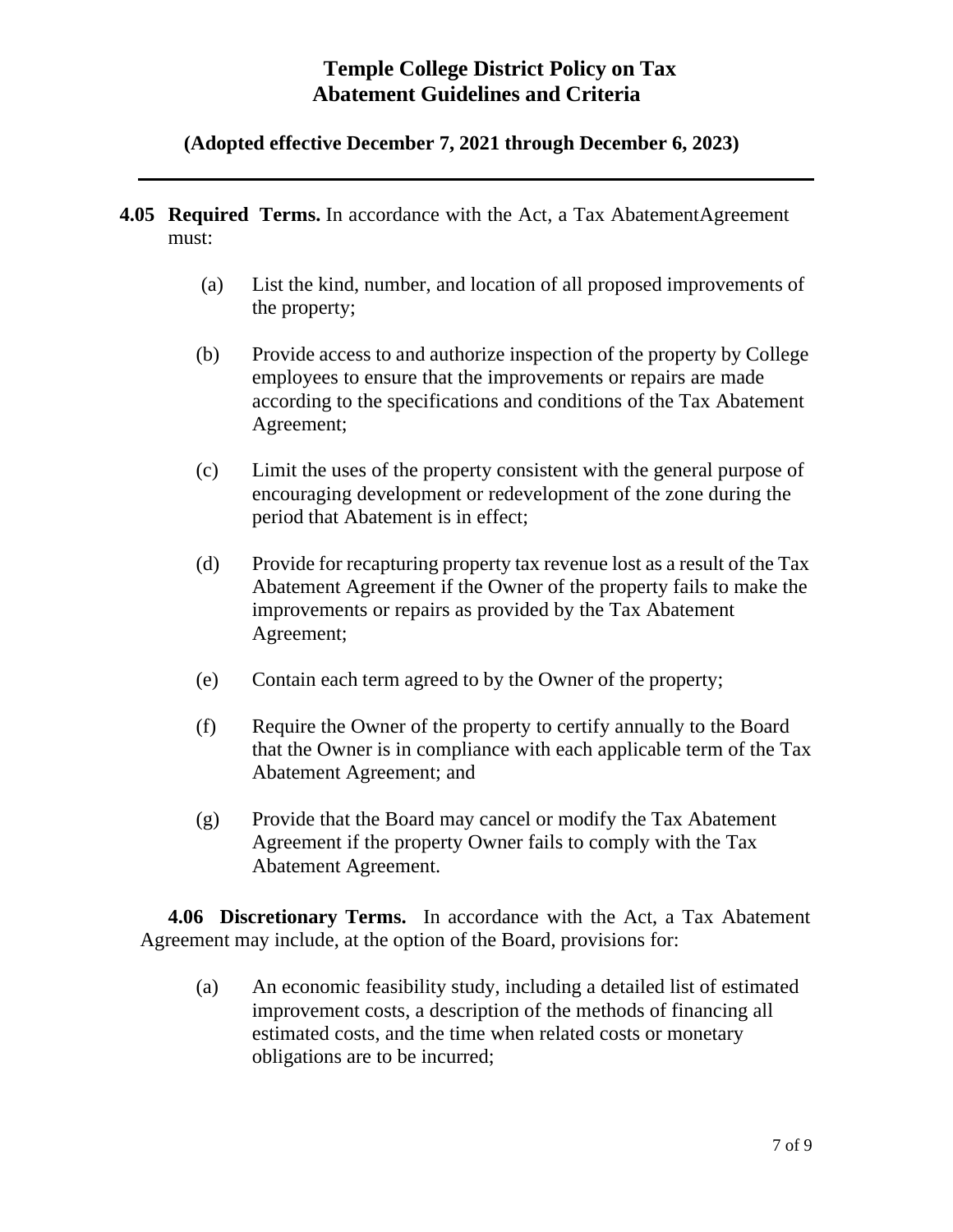### **(Adopted effective December 7, 2021 through December 6, 2023)**

- (b) A map showing existing uses and conditions of real property in the Reinvestment Zone;
- (c) A map showing proposed improvements and uses in the Reinvestment Zone;
- (d) Proposed changes of zoning ordinances, the master plan, the map, building codes, and city ordinances;
- (e) The recapture of all or a portion of property tax revenue lost as a result of the Tax Abatement Agreement if the appraised value of the property subject to the Tax Abatement Agreement does not attain a value specified in the Tax Abatement Agreement, or if the Owner fails to meet any other performance criteria provided by the Tax Abatement Agreement, and payment of a penalty or interest, or both, on that recaptured property tax revenue, as calculated pursuant to the terms of the Tax Abatement Agreement; and
- (f) Any other provisions permitted by law.

**4.07 "Buy Local" Efforts.** As part of a Tax Abatement Agreement, an Owner will use its best efforts to use "local" entities or individuals such as manufacturers, suppliers, contractors and labor related to materials and labor needed for the construction and operation of the Planned Improvement. "Local" means such individuals or entities residing in or headquartered in Bell County, a county contiguous to Bell County, and/or the College's service area.

**4.08 No Delinquent Taxes.** No Abatement will be granted if an applicant (or any affiliate or subsidiary) is delinquent in the payment of ad valorem taxes to any local taxing entity, including the College.

**4.09 Conflict of Interest.** Property within a Reinvestment Zone or Enterprise Zone that is owned or leased by a College Board member is excluded from consideration for Abatement.

[END]